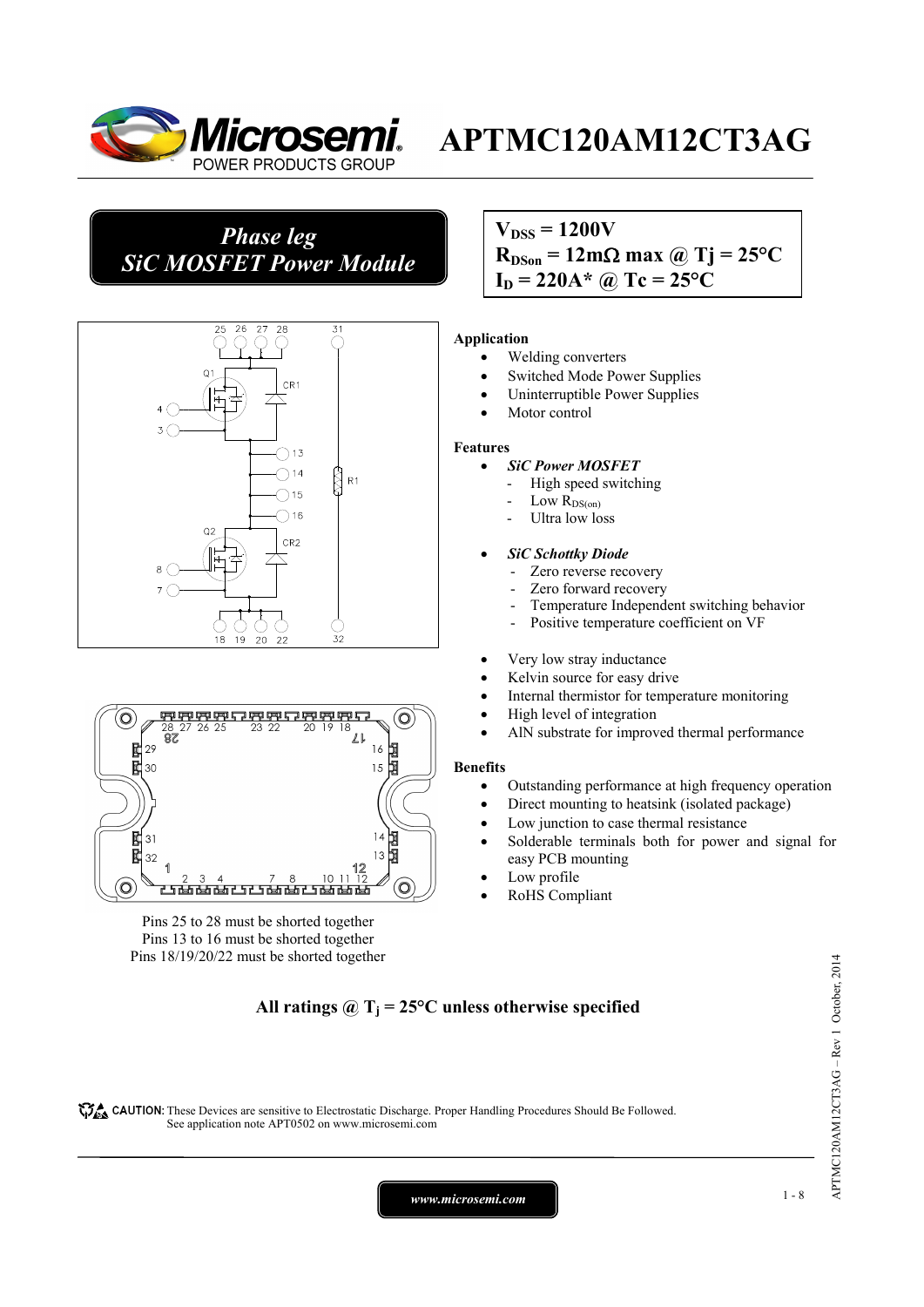

### **Absolute maximum ratings** (per SiC MOSFET)

| <b>Symbol</b>  | Parameter                    |                     | Max ratings | Unit      |
|----------------|------------------------------|---------------------|-------------|-----------|
| $V_{DSS}$      | Drain - Source Voltage       |                     | 1200        |           |
|                |                              | $T_c = 25^{\circ}C$ | $220*$      |           |
| $I_D$          | Continuous Drain Current     | $T_c = 80$ °C       | $165*$      |           |
| $_{\text{DM}}$ | Pulsed Drain current         |                     | 440         |           |
| $V_{GS}$       | Gate - Source Voltage        |                     | $-10/25V$   |           |
| $R_{DSon}$     | Drain - Source ON Resistance |                     | 12          | $m\Omega$ |
| $P_D$          | Maximum Power Dissipation    | $T_c = 25$ °C       | 925         | W         |

\* Specification of device but current must be limited due to size of pins.

### **Electrical Characteristics** (per SiC MOSFET)

| <i>Symbol</i> | <i><b>Characteristic</b></i>    | <b>Test Conditions</b>           | Min                 | ľvn | Max | Unit |              |
|---------------|---------------------------------|----------------------------------|---------------------|-----|-----|------|--------------|
| $I_{DSS}$     | Zero Gate Voltage Drain Current | $V_{GS} = 0V$ , $V_{DS} = 1200V$ |                     |     |     | 300  | $\mu A$      |
| $R_{DS(on)}$  | Drain – Source on Resistance    | $V_{GS} = 20V$                   | $T_i = 25^{\circ}C$ |     |     | 12   |              |
|               |                                 | $I_D = 150A$                     | $T_i = 150$ °C      |     | 14  |      | $m\Omega$    |
| $V_{GS(th)}$  | Gate Threshold Voltage          | $V_{GS} = V_{DS}$ , $I_D = 30mA$ |                     |     | 2.4 |      | $\mathbf{v}$ |
| $I_{GSS}$     | Gate – Source Leakage Current   | $V_{gs} = 20 V$ , $V_{ps} = 0V$  |                     |     |     |      | иA           |

### **Dynamic Characteristics** (per SiC MOSFET)

| <b>Symbol</b>       | <i><b>Characteristic</b></i>        | <b>Test Conditions</b>                                                               |                | Min | Tvp   | <b>Max</b> | Unit               |
|---------------------|-------------------------------------|--------------------------------------------------------------------------------------|----------------|-----|-------|------------|--------------------|
| $C_{\rm iss}$       | Input Capacitance                   | $V_{GS} = 0V$                                                                        |                |     | 8.4   |            |                    |
| $C_{\rm oss}$       | <b>Output Capacitance</b>           | $V_{DS} = 1000V$                                                                     |                |     | 0.66  |            | nF                 |
| $C_{\text{rss}}$    | Reverse Transfer Capacitance        | $f = 1MHz$                                                                           |                |     | 0.045 |            |                    |
| $Q_{\rm g}$         | Total gate Charge                   | $V_{GS} = -5/+20V$                                                                   |                |     | 483   |            |                    |
| $Q_{gs}$            | Gate – Source Charge                | $V_{\text{Bus}} = 800V$                                                              |                |     | 138   |            | nC                 |
| $Q_{gd}$            | Gate – Drain Charge                 | $I_D = 150A$                                                                         |                |     | 150   |            |                    |
| $T_{d(on)}$         | Turn-on Delay Time                  | $V_{GS} = -5/+20V$<br>$V_{\text{Bus}} = 800V$<br>$I_D = 150A$ , $T_J = 150^{\circ}C$ |                |     | 35    |            |                    |
| $T_r$               | Rise Time                           |                                                                                      |                |     | 40    |            |                    |
| $T_{d(\text{off})}$ | Turn-off Delay Time                 |                                                                                      |                |     | 150   |            | ns                 |
| $T_f$               | Fall Time                           | $R_L = 5.3\Omega$ ; $R_{\text{Gext}} = 6.7\Omega$                                    |                |     | 70    |            |                    |
| $E_{on}$            | Turn on Energy                      | Inductive Switching<br>$V_{GS} = -5/+20V$<br>$V_{\text{Bus}} = 600V$                 | $T_i = 150$ °C |     | 3.3   |            | mJ                 |
| $E_{\rm off}$       | Turn off Energy                     | $I_D = 150A$<br>$R_{\text{Gext}} = 6.7\Omega$                                        | $T_i = 150$ °C |     | 1.8   |            |                    |
| $R_{Gint}$          | Internal gate resistance            |                                                                                      |                |     | 2     |            | Ω                  |
| $R_{thJC}$          | Junction to Case Thermal Resistance |                                                                                      |                |     |       | 0.135      | $\rm ^{\circ} C/W$ |

### **Body diode ratings and characteristics** (per SiC MOSFET)

|                 | Symbol Characteristic    | <b>Test Conditions</b>                                                     | Min | $\tau_{\nu p}$ | Max | Unit         |
|-----------------|--------------------------|----------------------------------------------------------------------------|-----|----------------|-----|--------------|
| $V_{SD}$        | Diode Forward Voltage    | $V_{GS} = -5V$ , $I_{SD} = 75A$                                            |     | 3.3            |     | $\mathbf{V}$ |
|                 |                          | $V_{GS} = -2V$ , $I_{SD} = 75A$                                            |     | 3.1            |     |              |
| $t_{rr}$        | Reverse Recovery Time    | $I_{SD} = 150A$ ; $V_{GS} = -5V$<br>$V_R = 800V$ ; $di_F/dt = 3000A/\mu s$ |     | 45             |     | ns           |
| $Q_{rr}$        | Reverse Recovery Charge  |                                                                            |     | 1.2            |     | $\mu C$      |
| 1 <sub>rr</sub> | Reverse Recovery Current |                                                                            |     | 40             |     | А            |

APTMC120AM12CT3AG - Rev 1 October, 2014 APTMC120AM12CT3AG – Rev 1 October, 2014

*www.microsemi.com* 2-8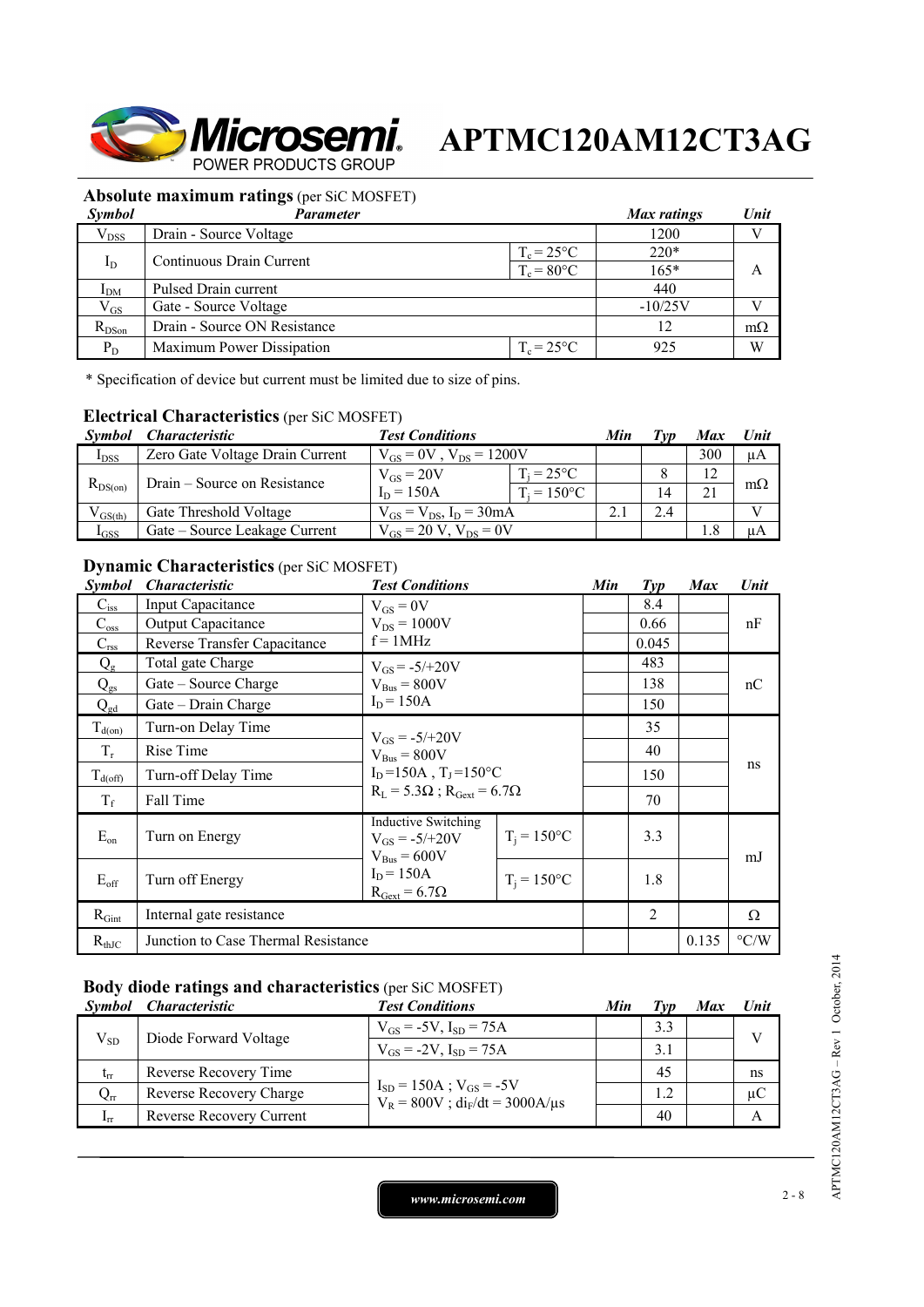

### **SiC schottky diode ratings and characteristics** (per SiC diode)

| <i>Symbol</i> | $\mathcal{L}$ of $\mathcal{L}$ and $\mathcal{L}$ and $\mathcal{L}$ and $\mathcal{L}$ and $\mathcal{L}$ and $\mathcal{L}$ and $\mathcal{L}$ and $\mathcal{L}$<br><i><b>Characteristic</b></i> | <b>Test Conditions</b>                               |                     | Min           | $\mathcal{I}yp$ | <b>Max</b> | Unit               |      |    |
|---------------|----------------------------------------------------------------------------------------------------------------------------------------------------------------------------------------------|------------------------------------------------------|---------------------|---------------|-----------------|------------|--------------------|------|----|
| $V_{\rm RRM}$ | Peak Repetitive Reverse Voltage                                                                                                                                                              |                                                      |                     |               |                 | 1200       | V                  |      |    |
|               |                                                                                                                                                                                              |                                                      | $T_i = 25^{\circ}C$ |               | 105             | 600        |                    |      |    |
| $I_{RRM}$     | Reverse Leakage Current                                                                                                                                                                      |                                                      |                     | $V_R = 1200V$ | $T_i = 175$ °C  |            | 195                | 1200 | μA |
| $I_F$         | DC Forward Current                                                                                                                                                                           |                                                      | $Tc = 125^{\circ}C$ |               | 60              |            | A                  |      |    |
| $V_{\rm F}$   | Diode Forward Voltage                                                                                                                                                                        | $I_F = 60A$                                          | $T_i = 25^{\circ}C$ |               | 1.5             | 1.8        | V                  |      |    |
|               |                                                                                                                                                                                              |                                                      | $T_i = 175$ °C      |               | 2.2             | 3          |                    |      |    |
| $Q_{C}$       | <b>Total Capacitive Charge</b>                                                                                                                                                               | $I_F = 60A$ , $V_R = 1200V$<br>$di/dt = 1500A/\mu s$ |                     |               | 390             |            | nC                 |      |    |
| C             | <b>Total Capacitance</b>                                                                                                                                                                     | $f = 1$ MHz, $V_R = 400V$                            |                     |               | 279             |            |                    |      |    |
|               |                                                                                                                                                                                              | $f = 1$ MHz, $V_R = 800V$                            |                     | 201           |                 |            | pF                 |      |    |
| $R_{thJC}$    | Junction to Case Thermal Resistance                                                                                                                                                          |                                                      |                     |               |                 | 0.37       | $\rm ^{\circ} C/W$ |      |    |

### **Temperature sensor NTC** (see application note APT0406 on www.microsemi.com).

| <b>Symbol</b>          | <i><b>Characteristic</b></i> |                | Min | Tvp  | Max | <b>Unit</b>   |
|------------------------|------------------------------|----------------|-----|------|-----|---------------|
| $R_{25}$               | Resistance $(a)$ 25°C        |                |     | 50   |     | $k\Omega$     |
| $\Delta R_{25}/R_{25}$ |                              |                |     |      |     | $\frac{0}{0}$ |
| $B_{25/85}$            | $\Gamma_{25}$ = 298.15 K     |                |     | 3952 |     | v v           |
| $\Delta B/B$           |                              | $T_c = 100$ °C |     |      |     | $\frac{0}{0}$ |

$$
R_T = \frac{R_{25}}{\exp\left[B_{25/85}\left(\frac{1}{T_{25}} - \frac{1}{T}\right)\right]}
$$
 T: Thermistor temperature

### **Thermal and package characteristics**

| <i><b>Symbol</b></i> | <i><b>Characteristic</b></i>                                        |             |                   | Min | <b>Max</b>    | Unit            |
|----------------------|---------------------------------------------------------------------|-------------|-------------------|-----|---------------|-----------------|
| $V_{ISOL}$           | RMS Isolation Voltage, any terminal to case $t = 1$ min, $50/60$ Hz |             |                   |     |               |                 |
| $T_{\rm J}$          | Operating junction temperature range                                |             | <b>SiC MOSFET</b> |     | 150           |                 |
|                      |                                                                     |             | SiC diode         | -40 | 175           |                 |
| $T_{JOP}$            | Recommended junction temperature under switching conditions         |             |                   |     | $T_1$ max -25 | $\rm ^{\circ}C$ |
| $T_{STG}$            | Storage Temperature Range                                           |             |                   |     | 125           |                 |
| $T_{\rm C}$          | <b>Operating Case Temperature</b>                                   | $-40$       | 100               |     |               |                 |
| Torque               | Mounting torque                                                     | To heatsink | M4                |     |               | N.m             |
| Wt                   | Package Weight                                                      |             |                   |     | 110           | g               |

*www.microsemi.com* 3-8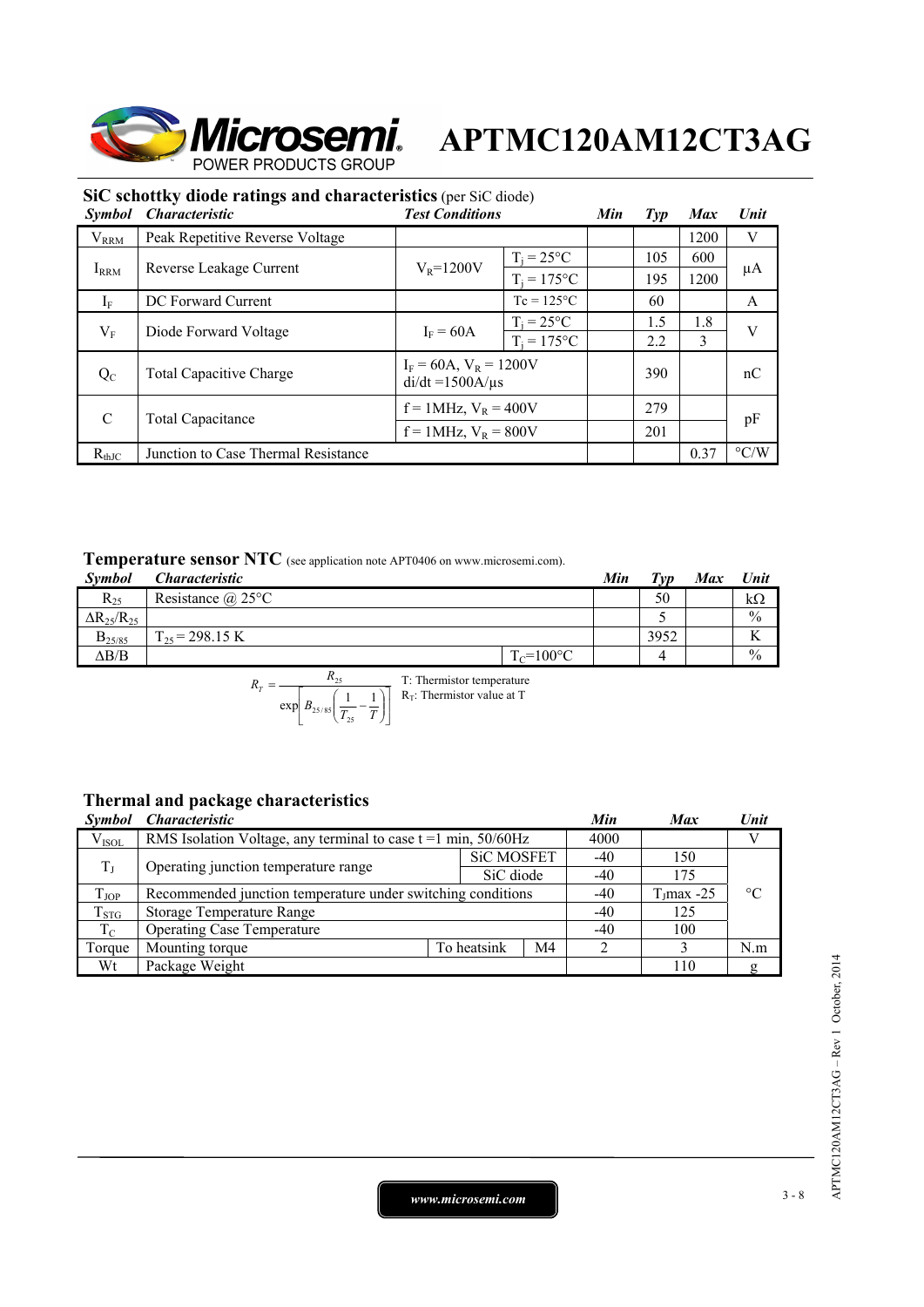

#### Package outline (dimensions in mm)



See application note 1906 - Mounting Instructions for SP3F Power Modules on www.microsemi.com

*www.microsemi.com* 4-8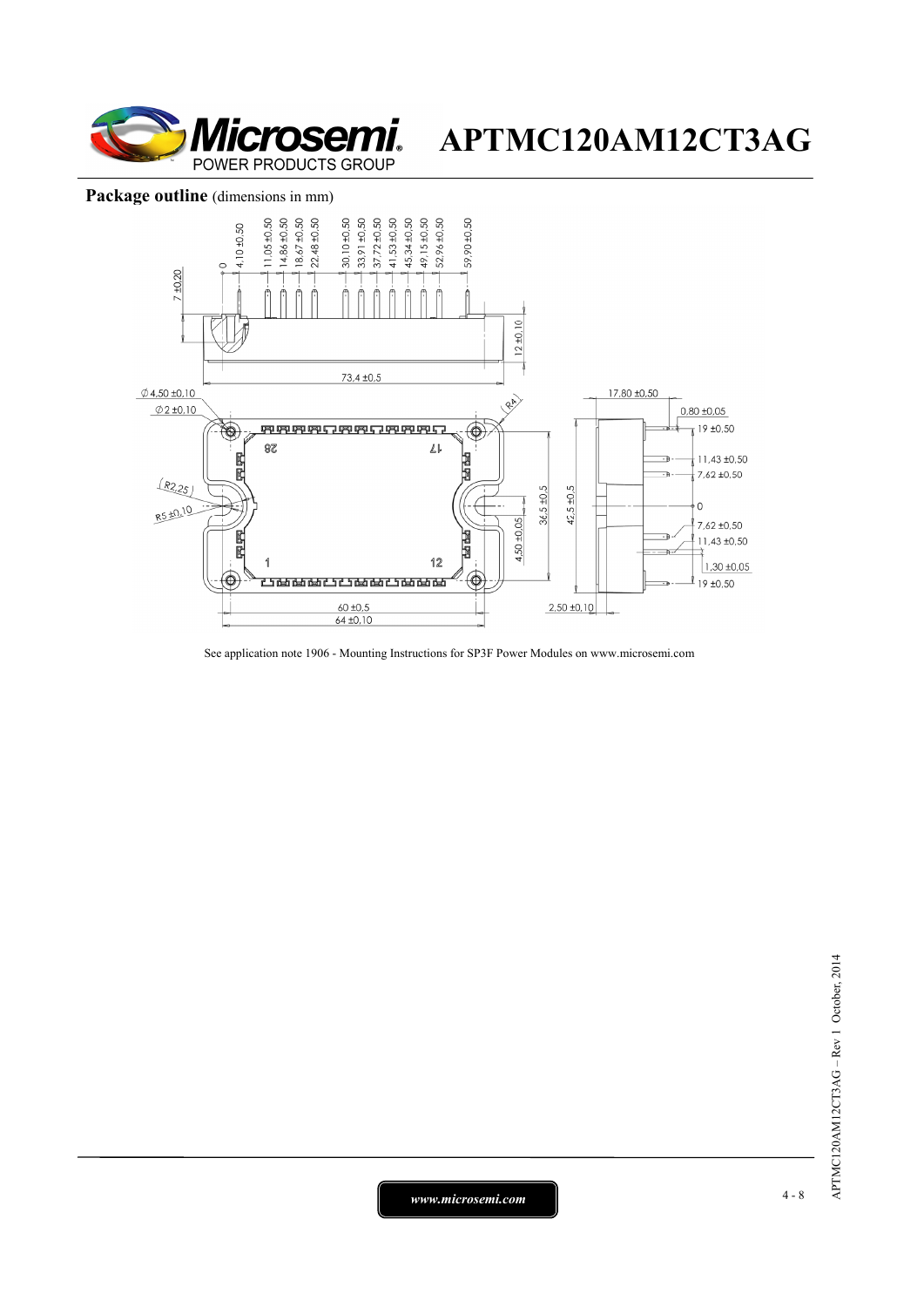

 $15V$ 

Eon

 $=25$ 

**E**off

#### **Typical SiC MOSFET Performance Curve**



0.14 Thermal Impedance (°C/W)  $D = 0.9$ **Thermal Impedance (°C/W)** 0.12 0.1 0.7 TIII Ш J. 0.08 חחר 0.5 0.06  $\cap$ 0.04  $\tilde{a}$ 0.02 0.1 Ш 0.05 Single Pulse eak T<sub>J</sub> =  $P_{DM}$  x Z<sub>0</sub>  $_{0.00001}^{0}$ 0.00001 0.0001 0.001 0.01 0.1 1 10 **rectangular Pulse Duration (Seconds)**

*www.microsemi.com* 5-8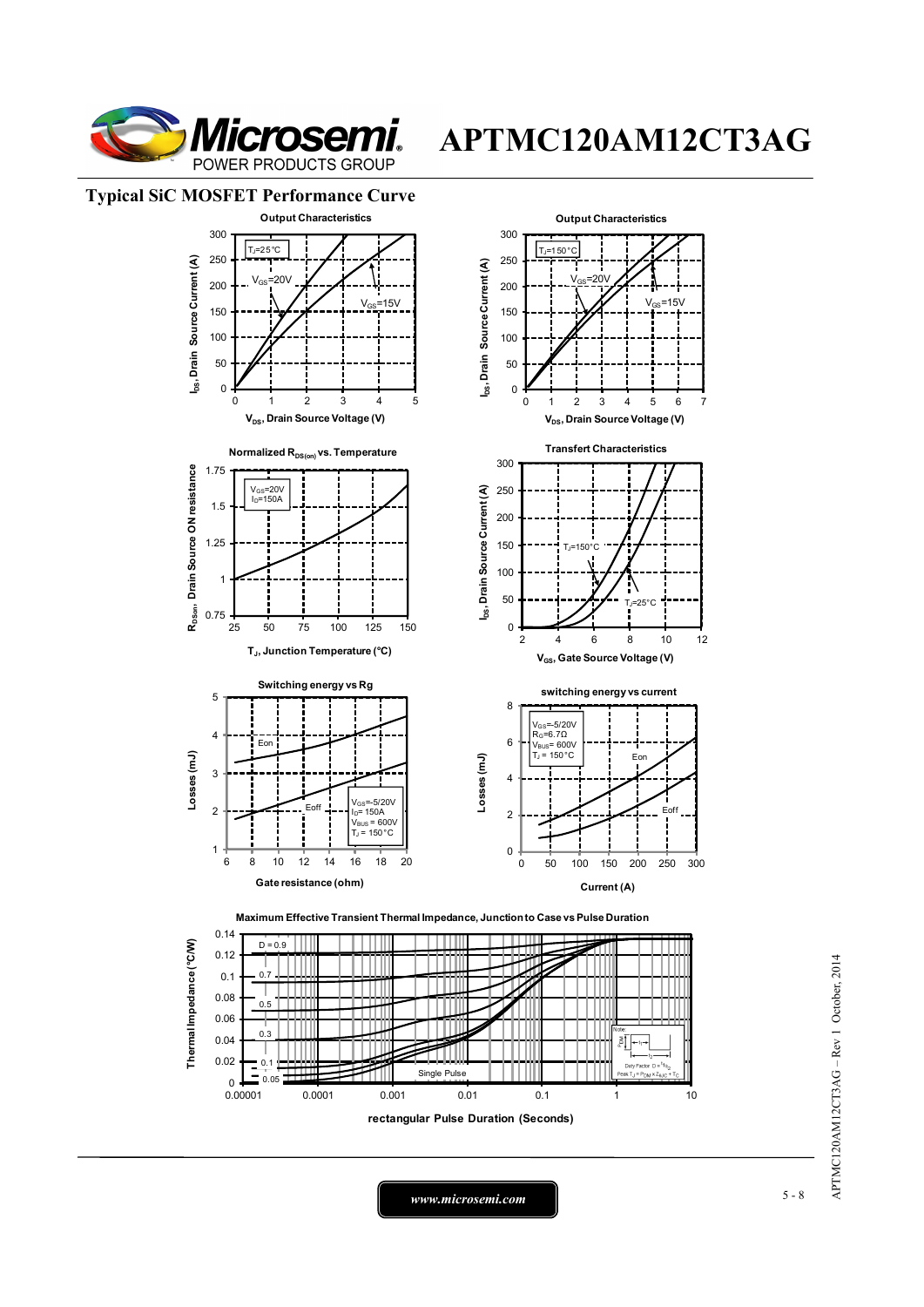





 $V_{SD}$ , Source drain voltage (V)

*www.microsemi.com* 6-8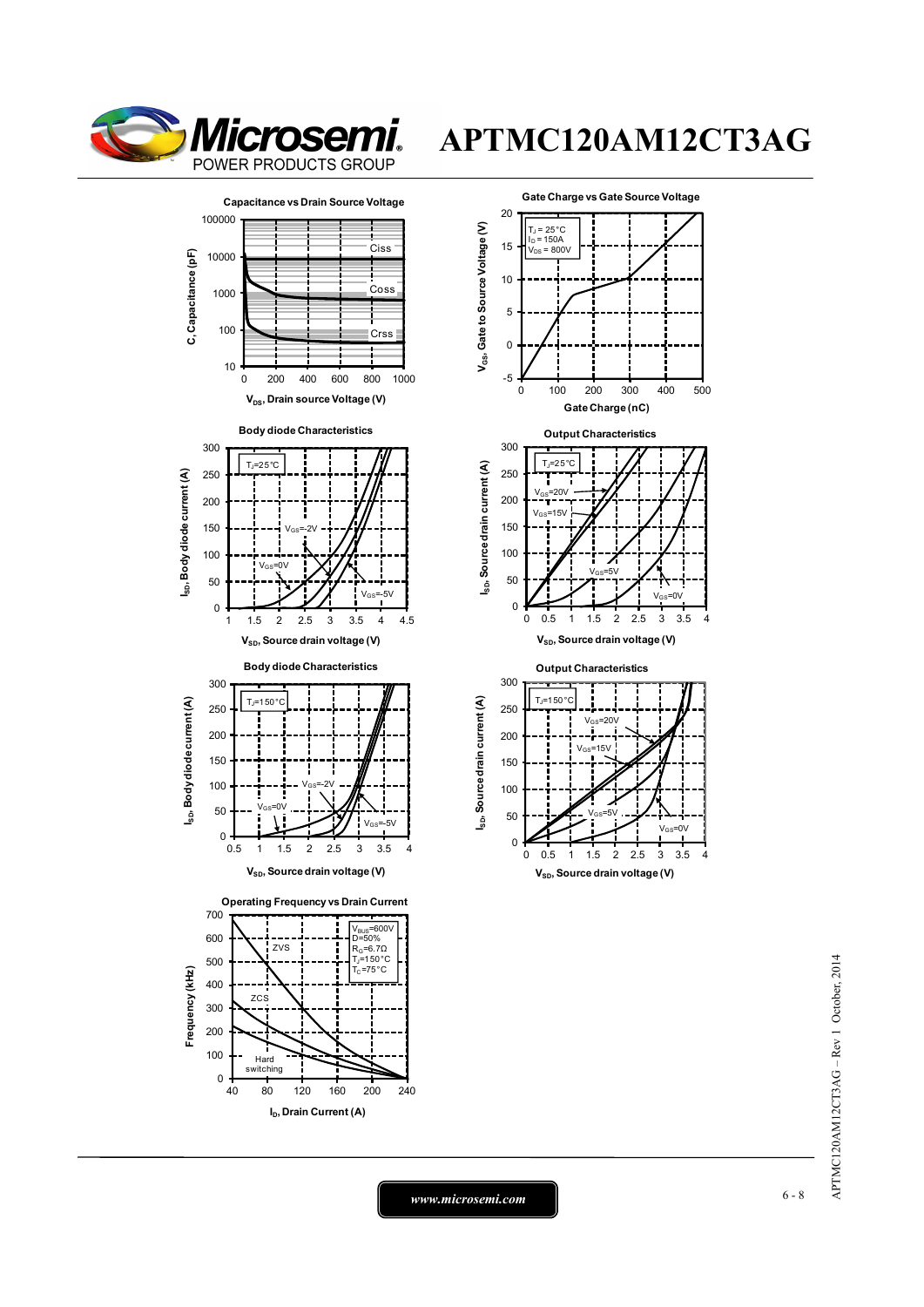

### **Typical SiC diode Performance Curve**



APTMC120AM12CT3AG - Rev 1 October, 2014 APTMC120AM12CT3AG – Rev 1 October, 2014

*www.microsemi.com* 7-8